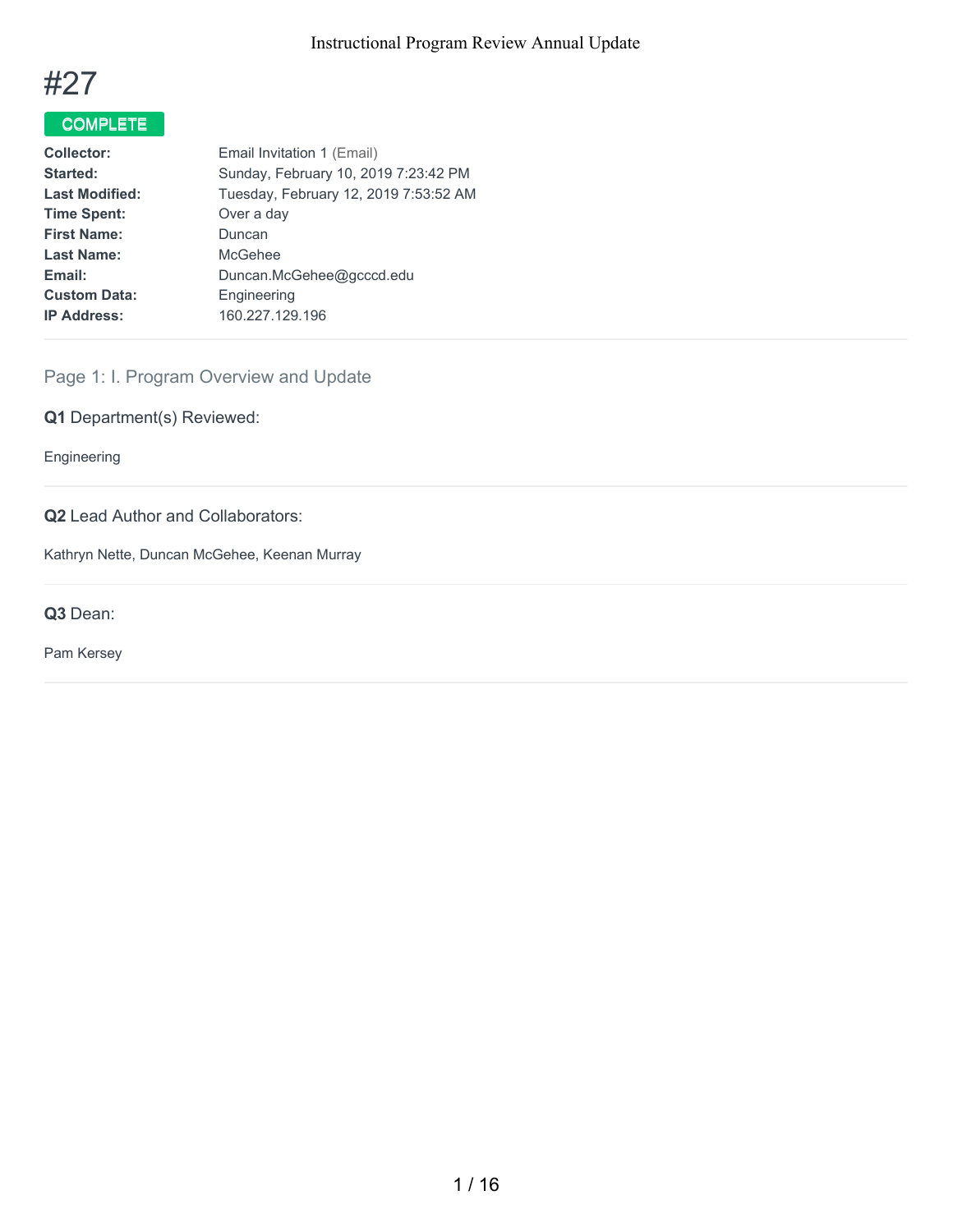**Q4** Program Update (Required): Please summarize the changes, additions, and achievements have occurred in your program since the last program review. To access last year's program review, visit the IPRPC Intranet Page, accessible here.

Cuyamaca College is home to the only comprehensive transfer Engineering program in San Diego County Community Colleges. Enrollment in the program has grown by 376% from Fall 2013 through Spring 2018. Unlike other local colleges where Engineering is an offshoot of a physics program and where many of the classes are taught by physics instructors without any real engineering background (either through work or education), this program has been led for nearly 20 years by a full-time engineer with real world engineering experience. His decision to become a full-time instructor has made the program grow with great vigor in the last 10 years, and his dedication to the program has resulted in the program having an excellent reputation with students and 4-year transfer institutions such as SDSU.

The program grew dramatically between 2012 and 2016, with the number of Engineering majors increasing from 292 in Fall 2012 to 468 in Fall 2016, an increase of 66%. Since Fall 2016, the absolute number of majors has remained relatively constant, with 448 majors in Fall 2018. Although the number of majors has remained flat, when evaluated with regard to the percent of total declared majors at the college, the program has continued to grow in total percentage of majors at the college, increasing from 6.2% in Fall 2016 to 7.3% in Fall 2018. This indicates that the program is still strong and has potential for growth in an environment where many majors are shrinking in number of students.

This past year, the college fended off an attempt by Grossmont college to start a competing engineering program that would have had potentially devastating effects on our program. There is no indication (based upon real data) that there are enough students in the district to be able to successfully operate two competing programs; other local districts that do this (San Diego Community College District, for example), have weak programs at multiple colleges. After this failed attempt by Grossmont (which does not mean that they have given up this idea), Cuyamaca finally stepped up to replace our soon to be retired full time instructor, and we were able to start a new full-time engineering instructor as of the start of the Spring 2019 semester. In addition, we have the go-ahead for a second full-time instructor and are in the process of starting the selection process this week. This is going to have a marked impact on the program, as our ability to hire part-time instructors for engineering is extremely poor, and the number of part-time instructors we have needed to hire in the past few years has been increasing as we have been adding engineering sections to meet student demand. Most engineers are employed during the day and only available at night. Thus we have an extremely difficult time hiring qualified engineers who are also good PT faculty. Turnover is great for two common reasons: 1) people come in and stay only for a semester or two and then leave because of issues with their regular day job, or 2) the engineers we find are not high quality teachers.

In the past two years, we have greatly expanded the number of sections of engineering, but still have substantial wait lists on many classes. As of Fall 2019, we will now offer at least one section of every Engineering class every semester. Our core classes, ENGR 200, ENGR 210 and ENGR 220 are now offered every semester in multiple sections, with two sections of ENGR 200 every fall and one in spring, two sections of ENGR 210 in spring and one in fall, and two sections of ENGR 220 in spring and one in fall. Engineering 270 is also offered every semester, as is ENGR 120 and ENGR 260. This provides a comprehensive program for students to complete a transfer program in 2-3 years depending upon their background at the start of the program. Our entry level course ENGR 100 fills 3 sections every spring, and at least 2 sections every fall (which we think could be increased if we have adequate classroom space and quality instructors). There were significant waitlists for ENGR 200 this spring 2019, and also students waitlisted for ENGR 220 despite having two sections. We know that once waitlists grow past 5 students, that students will shop around to find courses elsewhere, so it is difficult to tell how many students we could bring in if we actually were able to run increased numbers of sections for waitlisted classes. (Figure 1)

One thing of note is that we have a number of engineering students who have joined our HSI-STEM cohort. A total of 12 of our 53 year one and two cohort students are engineering majors. These are clearly students who are highly motivated and want to do well. We have one part time engineering instructor who is mentoring about 8 of these students; others are spread among the other faculty mentors. A number of the students have taken SCI 100, which is designed to support their reading, writing and study skills. It is too soon to tell if their participation will have an effect on their success rates, but we will be clearly watching for those numbers.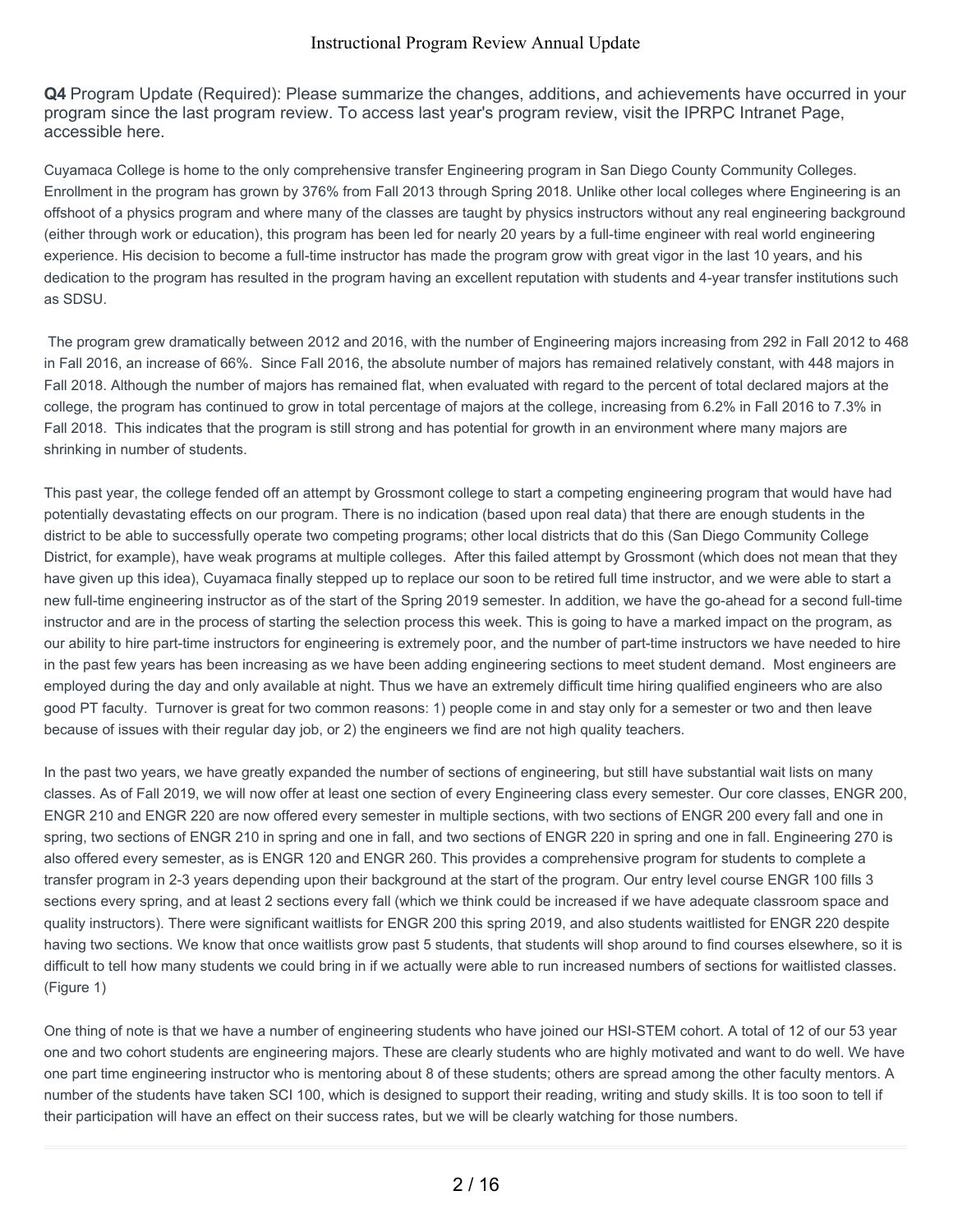**No**

# Page 2: IIB. Student and Program Learning Outcomes

**Q5** Do you have an assessment plan on file with SLOAC? If you have not already done so, you can submit your program's assessment plan to SLO Coordinator, Tania Jabour, at tania.jabour@gcccd.edu.

**Q6** Please provide an analysis of your student learning outcomes (SLO) findings and what changes, if any, were made as a result.

All of the SLO's for ENGR 100, 200, 220, 260 & 270 have been assessed in the past 4 years. ENGR 120 and 210 have been partially assessed. One of the improvements that has been made across the board in engineering as a result of SLO assessment has been the expanded use of low-stakes daily quizzing (retrieval practice) that ask students to recall concepts and techniques at random from earlier in the semester. This approach, which was developed after reading the book Make It Stick, has yielded generally good results by increasing student exposure to those items that SLO data show they are weak in. One example is the use of dimensional analysis in ENGR 100. Before applying this approach, we regularly "failed' this SLO. Once we started using this process, this SLO assessment for this topic has been regularly successful, and in fact, in in ENGR 200 we found that the students did a letter grade better on the final exam than they had previously done. This methodology is particularly interesting, because this is the book that used as a textbook for SCI 100. So this is a great follow-up for students that have taken that course, as it reinforces how this type of practice can increase student success.

Most of these courses are up for review in the next semester, and it is possible that SLO's will be changed. Once they are reviewed and any rewrites are completed and approved through curriculum, we will then rebuild a new assessment plan and start the cycle over and turn in an assessment plan to SLOAC.

By the way, there are some issues with some of the SLO's that have been uploaded to TracDat. ENGR 260 & 270 both have big red X's next to them, but it is not clear why and no one has been able to tell us why. When you dig into the data, it is clear that the assessments have been done. If anyone can figure this out, let us know.

| Q7 Review your PLOs. Are the listed PLOs an accurate<br>reflection of the program's current learning objectives? | No  |
|------------------------------------------------------------------------------------------------------------------|-----|
| Q8 Are the PLOs mapped onto the course SLOs?                                                                     | Yes |

#### **Q9** Discuss your assessment plan for the PLOs.

Before we can develop a plan, new PLO's need to be written for all 3 of the degrees in engineering. This will happen along with the review of the courses that need to be reviewed. Then a new plan that addresses SLO assessment for the next 4 years, along with PLO assessment for the same period will be developed and submitted to SLOAC.

Page 3: IIB. Student Achievement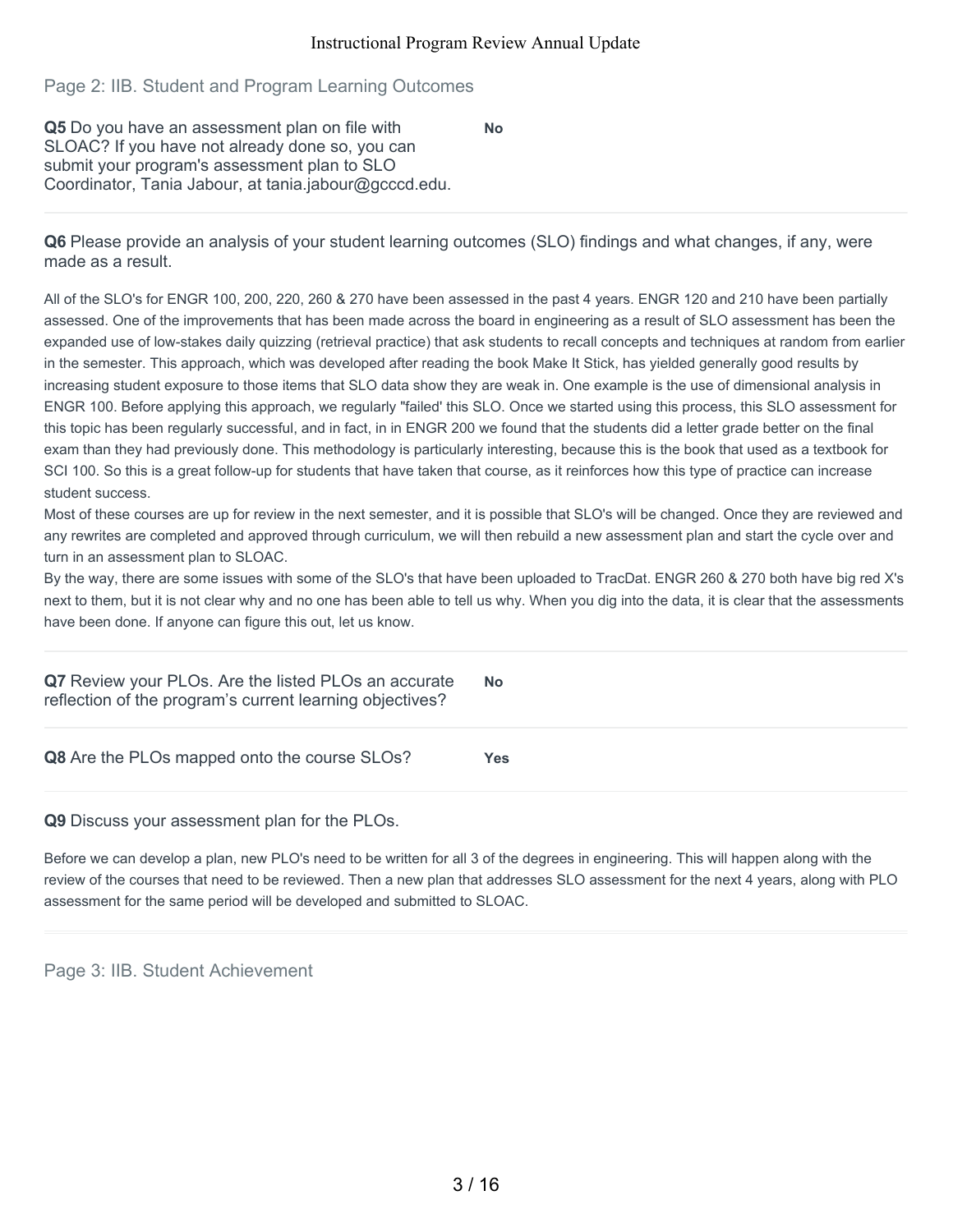#### **Q10** How has the program's success rate changed over the past year?

Overall success rates appear to be trending upward based on setting a trendline to the data from F2013-SP2018. However, whether this means anything or not is anyone's guess. The data is so random from semester to semester, it is really impossible to tell whether the success rate is really of significance. The data in Figure 2 show the extreme variability from semester to semester, so for practical purposes of whether students will be successful in any given semester, is not predictable. Data for individual courses is really not any better, also showing extreme variability. Retention rates have been more predictable, with rates in the mid to high 80's. This is not surprising, as engineering students tend to be extremely drive to be successful, and they are likely to stay in a class with the hope that they will make it through rather than giving up.

**Q11** The College has set a 2024 goal of reaching a 77% course success rate (students passing with a grade of A, B, C, or P out of those enrolled at census) for the College as a whole. Consider how your will program help the College reach its long-term goal of increasing the course success rate to 77%. This is intended to provide a goal for improvement only; programs will not be penalized for not meeting the goal. What is your program's one-year goal for success rate across all courses in the program?

Frankly, the success data is so variable that this is just picking a number out of the air at this point. There is no clear, predictable way to pick a goal at this point. We might just as well choose the 77% mark, as the numbers have been close to that in the last two semesters. (Figure 2)

#### **Q12** Which specific groups (by gender and ethnicity) have success rates lower than that of the program overall?

As far as gender, once again, there seems to be no particular pattern to success rates. If you run a trendline through the data, it appears that females are actually becoming less successful overall, and males are becoming slightly more successful. But if you look at any single semester, the females can be more successful than the males. One thing that is very clear is that the percentage of female engineering students is far lower than the percentage of male students. Females tend to make up between 15-20% of the total student population, but this also varies greatly from semester to semester. As far as other ethnic groups, again the data is difficult to assess because in many of the semesters the population numbers are extremely low for many of the ethnic groups. Those groups with reasonable representation seem to have numbers that are similar to overall success in the program. (See figure 3)

# **Q13** What program (or institutional) factors may be contributing to these lower rates of success for these groups of students?

We are very much seeing the same patterns that are seen nationally; few women in engineering. There is really not a clear indication that is because they are doing more poorly than other students.

One of the biggest factors is likely to be the great amount of instructor turnover that we have had in engineering. As explained earlier, it is difficult to find and keep high quality engineering instructors. More stability in the instructor pool by having more full time instructors will at least allow us to make a serious attempt at determining where the real issues may lie.

In general, other factors contributing to low success rates are likely to be the same ones that affect low success rates for most students; low income, poor reading and writing skills, and other equity issues that are common throughout the college.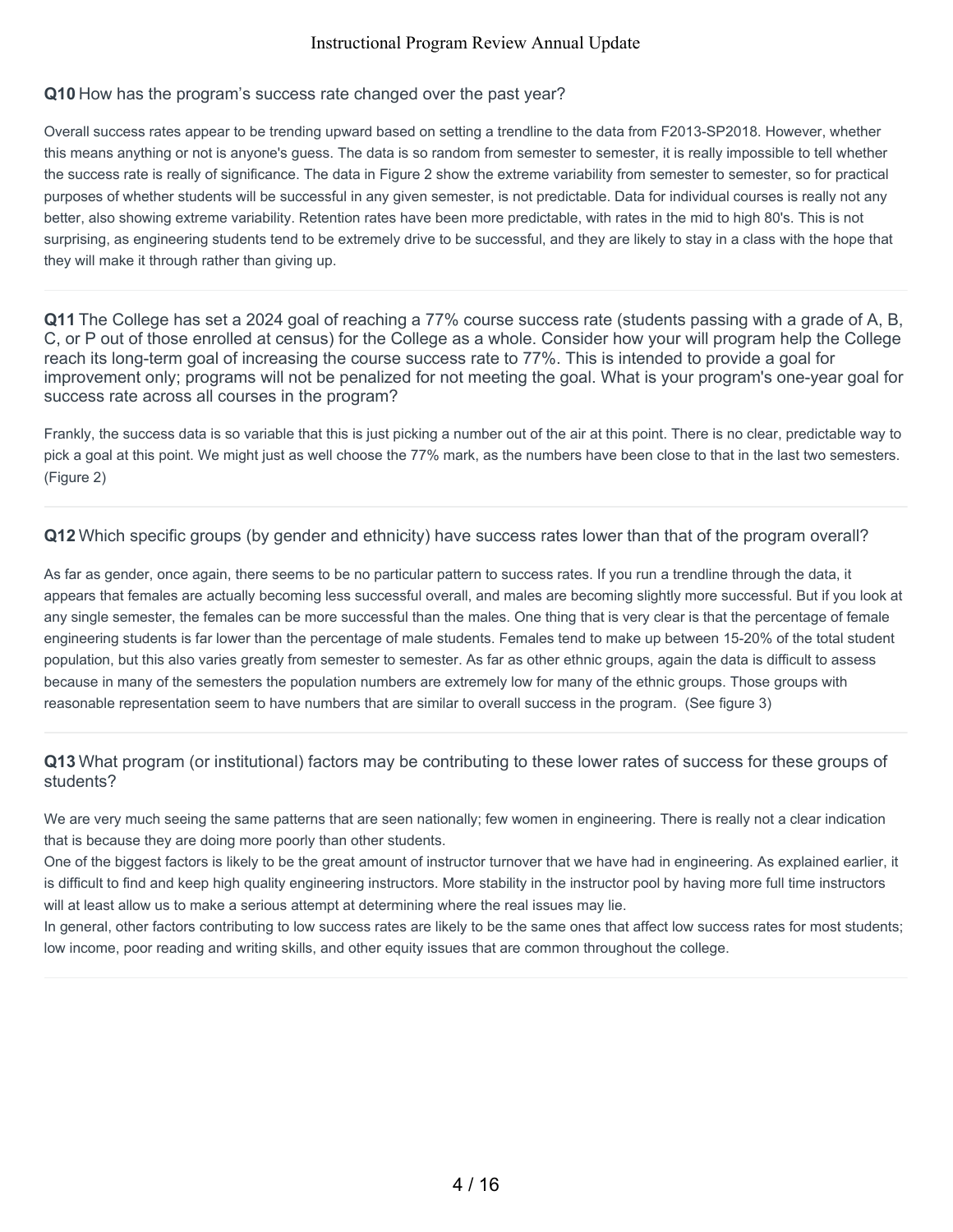**Q14** What specific steps will the program take to address these equity gaps in the 2019/20 academic year?

The best options are 1) to increase the number of full time faculty who become well trained in instructional active learning techniques that are known to increase student success such as active learning and 2) to identify these students as early as possible in the program and get them into our HSI-STEM cohort where they can receive STEM counseling, mentoring and other support that has been shown to affect student success and retention. As mentioned earlier, we do have a significant number of engineering students in the program already, but catching them earlier in their program could have a significant impact on their overall success and retention. The basic programs of study are determined by the transfer needs to get students in to the transfer schools, and so are not likely to be changed.

### **Q15** How do these activities align with the goals set forth in your last comprehensive program review?

This is not a comprehensive program review.

Once we get our second engineering faculty hired, we will be able to sit down and put together a program that addresses where the program should go in the next 5 years, and how any equity gaps can be addressed.

**Q16** OPTIONAL: If you would like to attach any charts or additional documentation (aside from the program review report prepared by the IESE Office), please upload it using the button below. You can upload PDF, Word, and image files.

#### **PR Figures Feb 2019.pdf (100.7KB)**

| Q20 Would you like to provide an update for your<br>previous program review goal(s)?                                                                                  | <b>Yes</b>                              |
|-----------------------------------------------------------------------------------------------------------------------------------------------------------------------|-----------------------------------------|
| Page 6: IV. Previous Goals: Update (If Applicable)                                                                                                                    |                                         |
| Q19 If there are differences in success rates for distance<br>education (online) versus in person sections, what will<br>the program do to address these disparities? | <b>Respondent skipped this question</b> |
| Q18 Are there differences in success rates for distance<br>education (online) versus in-person sections?                                                              | <b>Respondent skipped this question</b> |
| Page 5: Distance Education Course Success                                                                                                                             |                                         |
| Q17 Does your program offer any courses via distance<br>education (online)?                                                                                           | No                                      |
| Page 4: Distance Education                                                                                                                                            |                                         |

Page 7: Previous Goal 1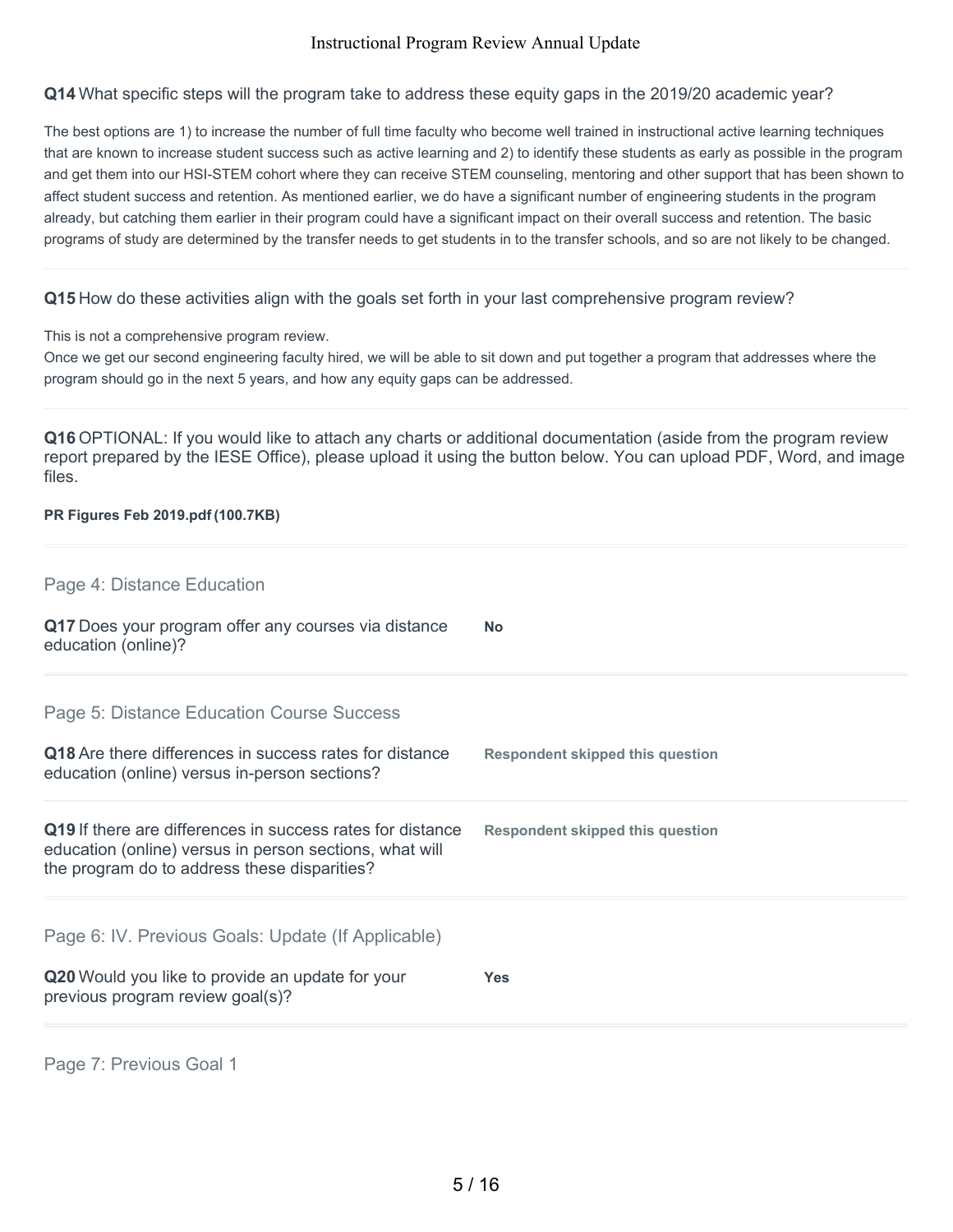#### **Q21** Previous Goal 1:

Hire a second FT tenure track engineering instructor

| Q22 Link to College Strategic Goal(s):                                                                                                                                          | <b>Guided Student</b><br><b>Pathways</b> |
|---------------------------------------------------------------------------------------------------------------------------------------------------------------------------------|------------------------------------------|
| Q23 Goal Status                                                                                                                                                                 | <b>In Progress</b>                       |
| Q24 How was the goal evaluated? If the goal is "in progress," how will it be evaluated?<br>By having a person hired by July 1 2019. The selection committee is in progress now. |                                          |
| Q25 Please provide the rationale for this goal:                                                                                                                                 | <b>Respondent skipped this question</b>  |
| Q26 Please provide the goal action steps for the year<br>(previously "Activities"):                                                                                             | <b>Respondent skipped this question</b>  |
| Q27 Do you have another goal to update?                                                                                                                                         | <b>Yes</b>                               |
| Page 8: Previous Goal 2<br>Q28 Previous Goal 2:<br>Increase student success in sophomore level engineering courses by supporting ENGR 100 and other lab classes                 |                                          |
| Q29 Link to College Strategic Goal(s):                                                                                                                                          | <b>Guided Student</b><br><b>Pathways</b> |
| Q30 Goal Status                                                                                                                                                                 | In Progress                              |

**Q31** How was the goal evaluated? If the goal is "in progress," how will it be evaluated?

We received a one time augmentation of \$1900 for engineering supplies just today. So we will continue to ask for this funding on a yearly basis until it gets added to the budget. We are going to ask for a total of \$3000 for next year, as we will be adding a materials lab to the program which is going to increase supplies costs.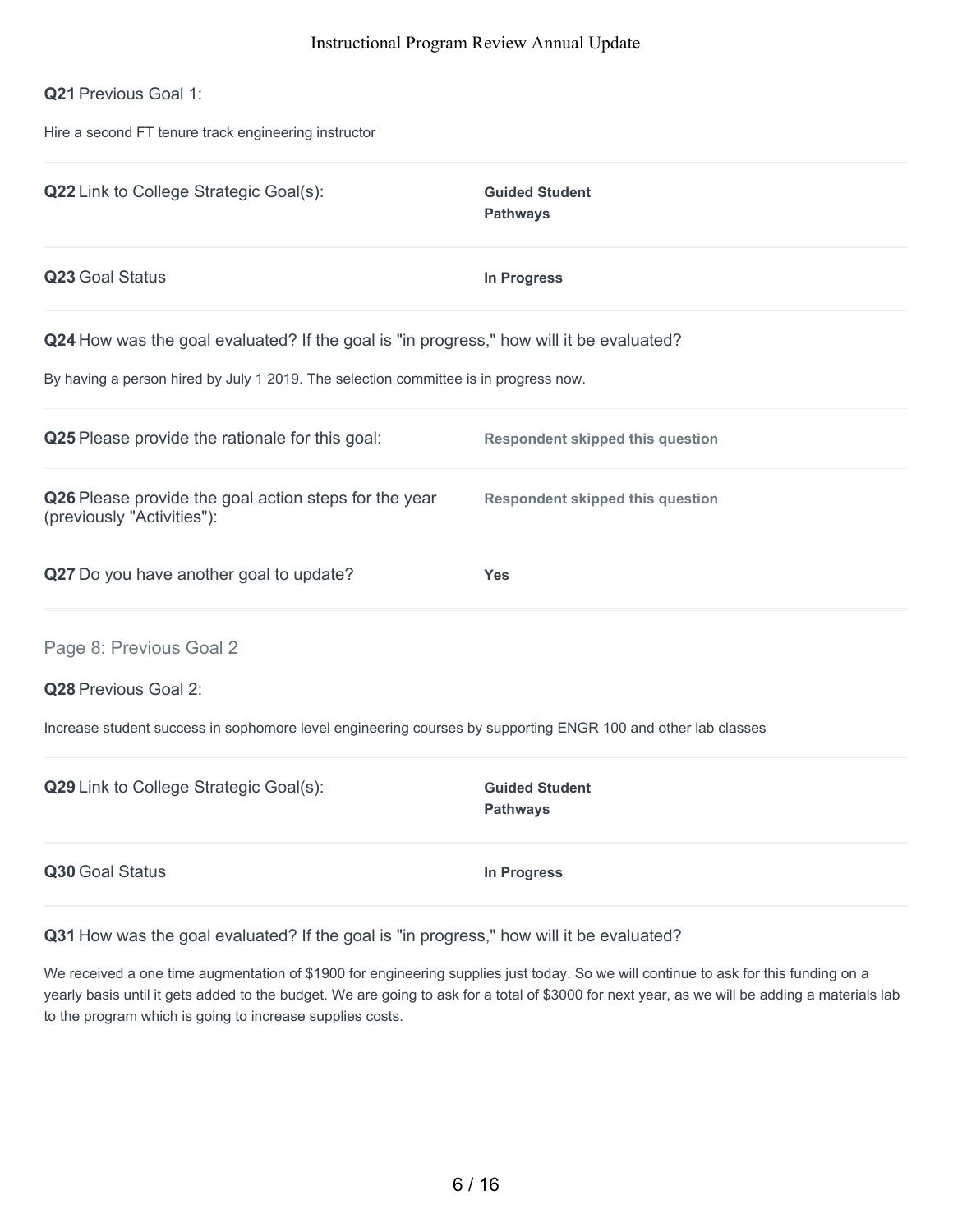**Q32** Please provide the rationale for this goal:

Every STEM program has costs for supplies for lab courses. The budget for Engineering has been absurdly low, and the current Engineering instructor has paid for a lot of things out of his own pocket, and by getting some funds he begs from other disciplines. With 2 new engineering faculty in place by July 1, 2019, it is time that the discipline be given a reasonable, with an additional \$3000 per year added to the current budget.

| Q33 Please provide the goal action steps for the year<br>(previously "Activities"):                                               | <b>Respondent skipped this question</b>  |
|-----------------------------------------------------------------------------------------------------------------------------------|------------------------------------------|
| Q34 Do you have another goal to update?                                                                                           | <b>Yes</b>                               |
| Page 9: Previous Goal 3                                                                                                           |                                          |
| Q35 Previous Goal 3:                                                                                                              |                                          |
| (a) Adapt the engineering curriculum to suit the Transfer Model Curriculum (TMC) for engineering and (b) develop a Materials Lab. |                                          |
| Q36 Link to College Strategic Goal(s):                                                                                            | <b>Guided Student</b><br><b>Pathways</b> |
| Q37 Goal Status                                                                                                                   | In Progress                              |
| Q38 How was the goal evaluated? If the goal is "in progress," how will it be evaluated?                                           |                                          |

We were given about \$20K in funds to develop the materials lab necessary for this goal in mid December. So, now we will be able to look at actually putting the curriculum together for the lab, and then evaluate whether it will be possible to build the TMC.

**Q39** Please provide the rationale for this goal:

Adapt the engineering curriculum to suit the draft Transfer Model Curriculum (TMC) for engineering. Articulate all engineering courses with the Course Identification Numbering System (C-ID). We now know for sure that this process will require modification of ENGR 260: Engineering Materials to include a lab component.

**Q40** Please provide the goal action steps for the year (previously "Activities"):

Develop the curriculum for the materials lab with a goal of offering it in Spring 2019, assuming we have adequate space..

| Q41 Do you have another goal to update? | <b>No</b> |
|-----------------------------------------|-----------|
|-----------------------------------------|-----------|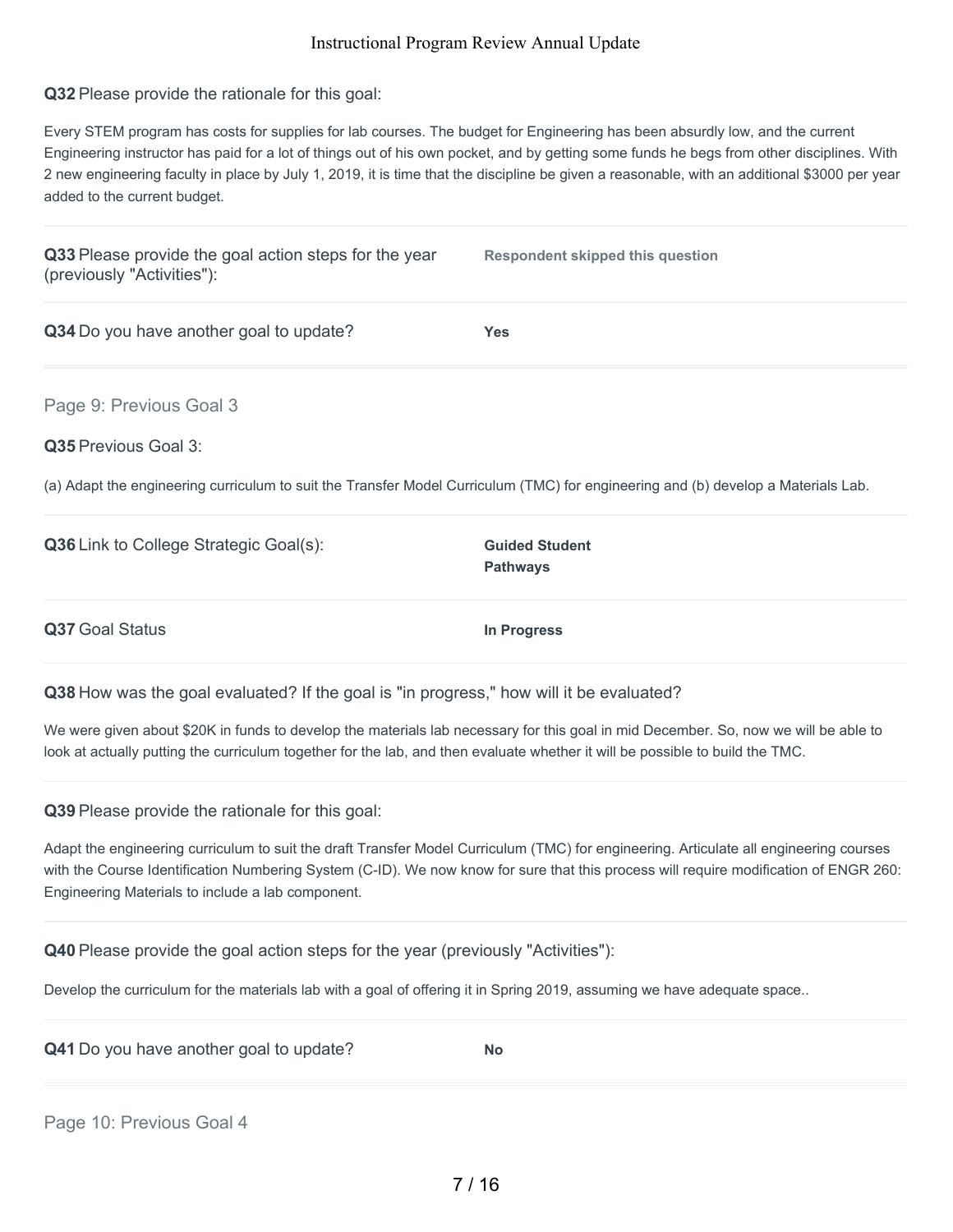| <b>Q42 Previous Goal 4:</b>                                                                | <b>Respondent skipped this question</b>  |
|--------------------------------------------------------------------------------------------|------------------------------------------|
| Q43 Link to College Strategic Goal(s):                                                     | <b>Respondent skipped this question</b>  |
| <b>Q44 Goal Status</b>                                                                     | <b>Respondent skipped this question</b>  |
| Q45 How was the goal evaluated? If the goal is "in<br>progress," how will it be evaluated? | <b>Respondent skipped this question</b>  |
| Q46 Please provide the rationale for this goal:                                            | <b>Respondent skipped this question</b>  |
| Q47 Please provide the goal action steps for the year<br>(previously "Activities"):        | <b>Respondent skipped this question</b>  |
| Page 11: V. New Goals (If Applicable)                                                      |                                          |
| Q48 Would you like to propose any new goal(s)?                                             | <b>Yes</b>                               |
| Page 12: New Goal 1                                                                        |                                          |
| Q49 New Goal 1:                                                                            |                                          |
| Develop a new 5-year plan for Engineering                                                  |                                          |
| Q50 Link to College Strategic Goal(s):                                                     | <b>Guided Student</b><br><b>Pathways</b> |

**Q51** Please provide the rationale for this goal:

Assuming that we have both new engineering instructors in place by July 1 2019, it will be time to sit down and evaluate where the engineering program is going over the next 5 years. This will require a jobs analysis for engineering, an evaluation of transfer engineering programs at local universities, and a survey of our students to better understand their interests, This will lead us into the next full program review cycle for engineering. Determine whether we need a lab tech for the program.

**Q52** Please provide the goal action steps for the year (previously "Activities"):

Hire second engineering instructor.

Set up plans for research on engineering jobs and development of new transfer degrees (if necessary) for engineering.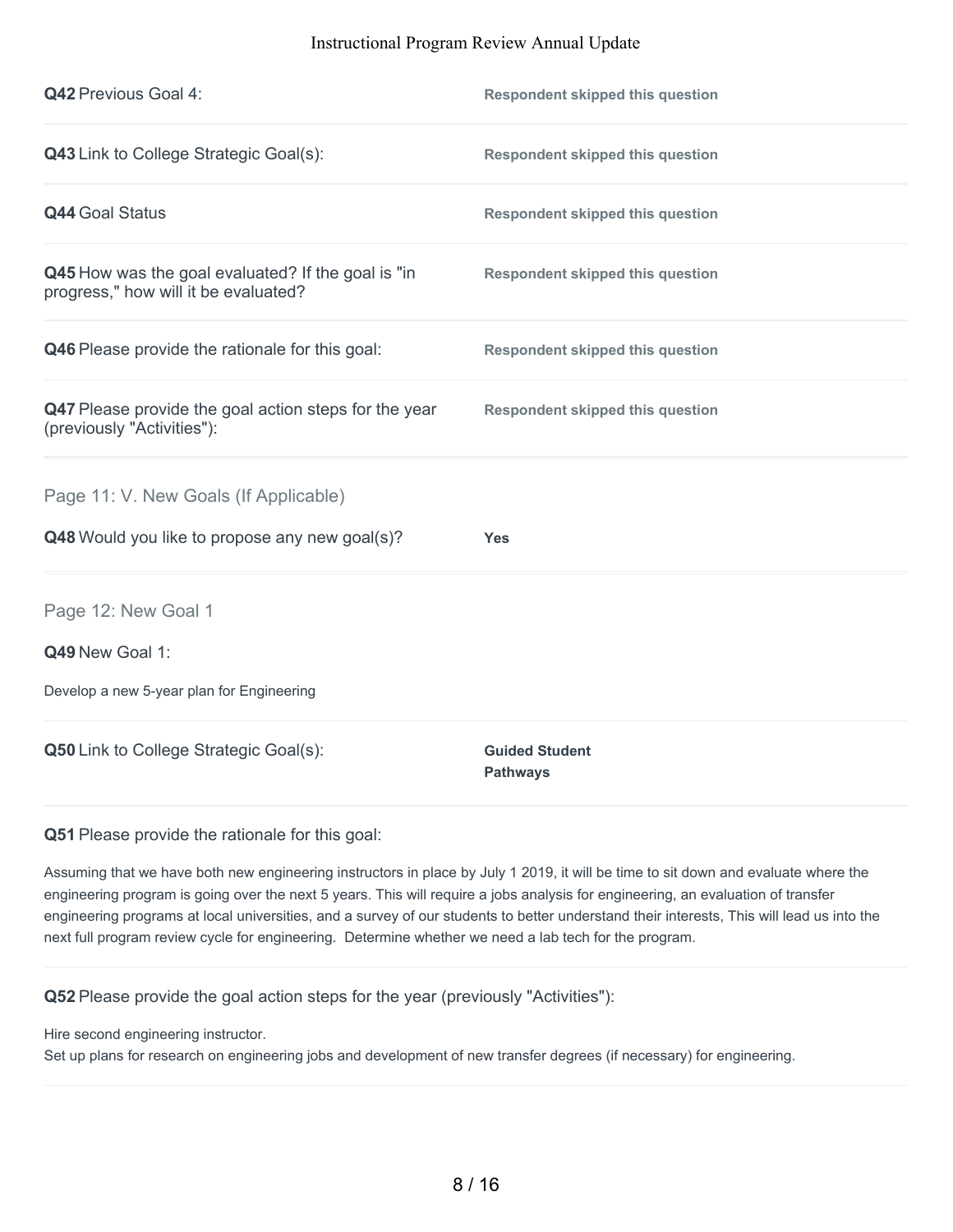#### **Q53** How will the goal be evaluated?

A plan will be developed and put in place for the engineering program in time for the next full program review.

| Q54 Do you have another new goal?                | <b>Yes</b>                                      |  |
|--------------------------------------------------|-------------------------------------------------|--|
| Page 13: New Goal 2                              |                                                 |  |
| Q55 New Goal 2:                                  |                                                 |  |
| Support Guided Pathways for Engineering students |                                                 |  |
| Q56 Link to College Strategic Goal(s):           | <b>Basic Skills</b><br>٠<br><b>Acceleration</b> |  |
|                                                  | <b>Guided Student</b><br><b>Pathways</b>        |  |
|                                                  |                                                 |  |

**Q57** Please provide the rationale for this goal:

The number of sections of engineering classes has increased substantially over the past 5 years (see overview at introduction of this report). We currently have one engineering lab, that is used as much as is possible. Other classes are offered in a vagabond fashion all over the college, in different places each semester. There is no place to store equipment that would augment the class experience for the students. With the planned addition of a materials lab, we are going to have additional issues with space, and the lab requires a real lab environment, not just a lecture style classroom.

**Q58** Please provide the goal action steps for the year (previously "Activities"):

Identify an additional classroom of 32 seats to be dedicated to engineering. Ideally this room should be somewhere in proximity to the prep room

Purchase appropriate furniture and equipment necessary to make this a state-of-the-art active learning classroom.

Purchase and install appropriate technology. We actually have the money for computers for this lab in the HSI-STEM grant. But we do not have money for furniture or a Smart Board for the classroom.

**Q59** How will the goal be evaluated?

Completion of the classroom and occupation with lots of engineering students1

| Q60 Do you have another new goal? | <b>No</b>                               |
|-----------------------------------|-----------------------------------------|
| Page 14: New Goal 3               |                                         |
| Q61 New Goal 3:                   | <b>Respondent skipped this question</b> |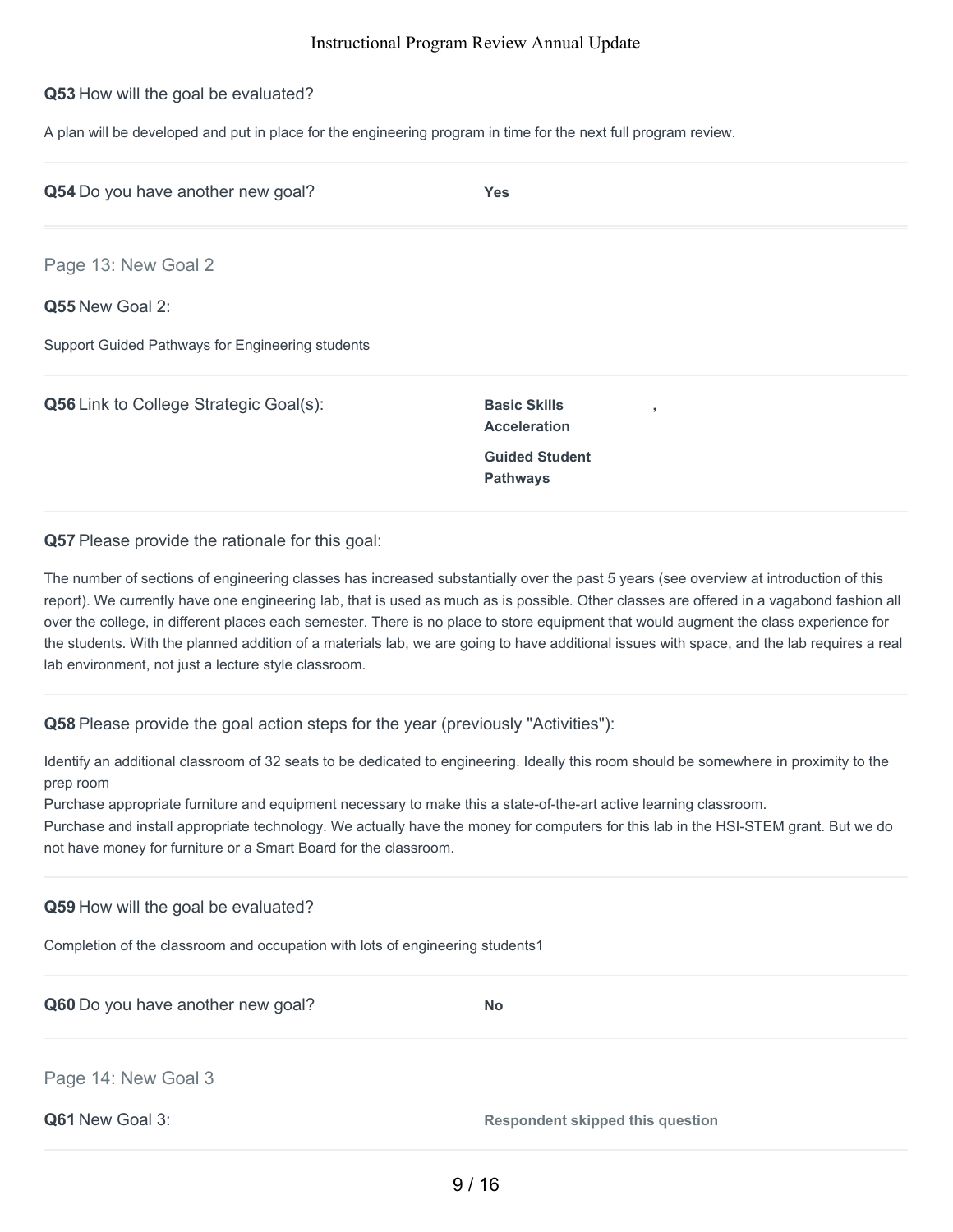| Q62 Link to College Strategic Goal(s):                                              | <b>Respondent skipped this question</b> |
|-------------------------------------------------------------------------------------|-----------------------------------------|
| Q63 Please provide the rationale for this goal:                                     | <b>Respondent skipped this question</b> |
| Q64 Please provide the goal action steps for the year<br>(previously "Activities"): | <b>Respondent skipped this question</b> |
| Q65 How will the goal be evaluated?                                                 | <b>Respondent skipped this question</b> |
| Q66 Do you have another new goal?                                                   | <b>Respondent skipped this question</b> |
| Page 15: New Goal 4                                                                 |                                         |
| Q67 New Goal 4:                                                                     | <b>Respondent skipped this question</b> |
| Q68 Link to College Strategic Goal(s):                                              | <b>Respondent skipped this question</b> |
| Q69 Please provide the rationale for this goal:                                     | <b>Respondent skipped this question</b> |
| Q70 Please provide the goal action steps for the year<br>(previously "Activities"): | <b>Respondent skipped this question</b> |
| Q71 How will the goal be evaluated?                                                 | <b>Respondent skipped this question</b> |
| Page 16: VI. Resources Needed to Fully Achieve Goal(s)                              |                                         |
| Q72 Is the program requesting resources this year to<br>achieve this goal?          | <b>Yes</b>                              |
| Page 17: V. Faculty Resource Needs                                                  |                                         |
| Q73 Are you requesting one or more faculty positions to<br>achieve this goal?       | <b>No</b>                               |
|                                                                                     |                                         |

Page 18: Faculty Position Request(s)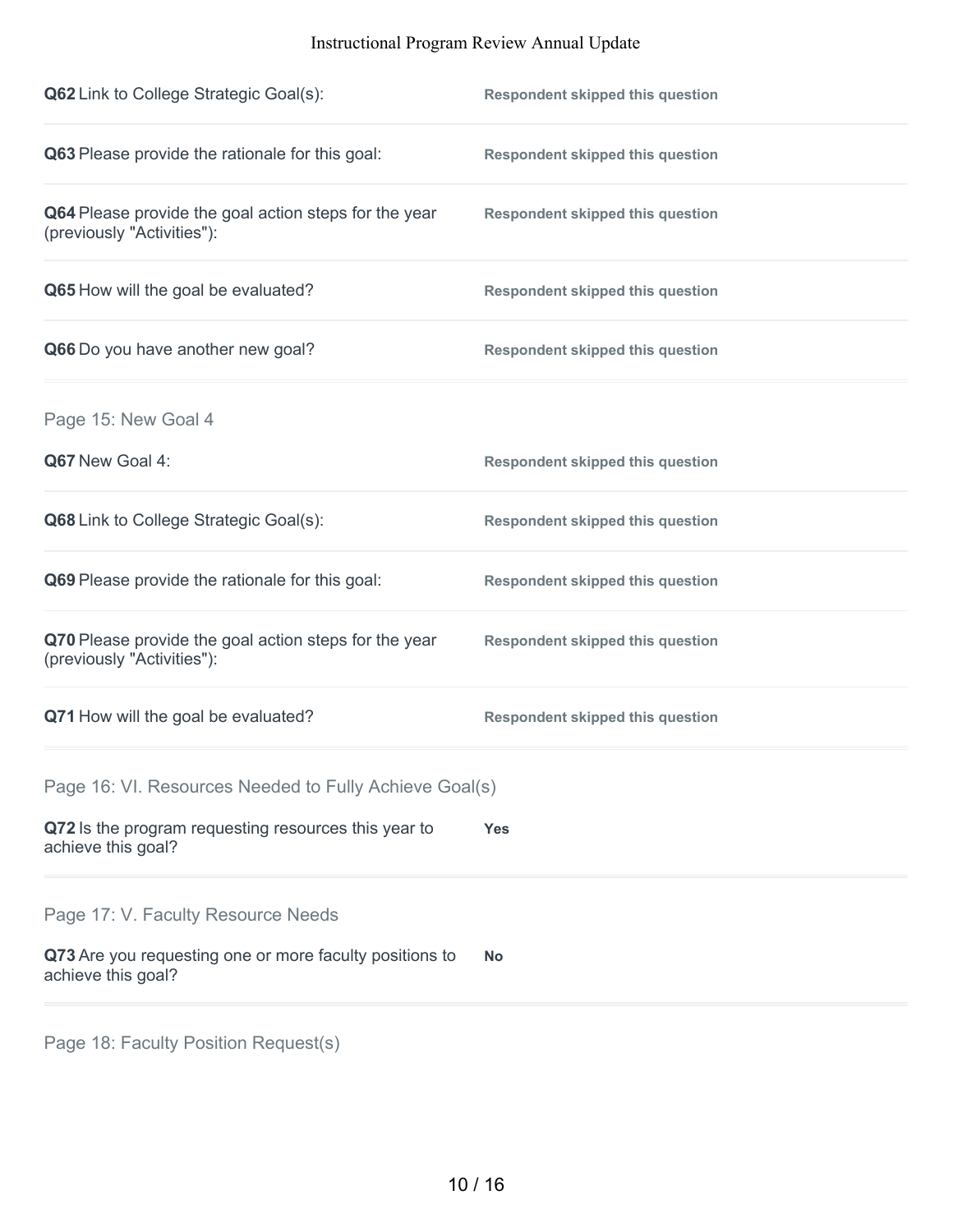| Q74 Please remember to complete the Faculty Position<br>Request Form (accessible here, under Staffing Request<br>Information) for this position that you are requesting and<br>upload it using the button below. The Faculty Position<br>Request Form (In Word) can be located here (under<br>Staffing Request Information). Brief Description of the<br><b>Position Requested:</b>                                            | <b>Respondent skipped this question</b> |
|--------------------------------------------------------------------------------------------------------------------------------------------------------------------------------------------------------------------------------------------------------------------------------------------------------------------------------------------------------------------------------------------------------------------------------|-----------------------------------------|
| Q75 Faculty Position Request 1 - Related Program<br>Goal(s):                                                                                                                                                                                                                                                                                                                                                                   | <b>Respondent skipped this question</b> |
| Q76 Faculty Position Request Upload 1: Please upload<br>the completed faculty request form for the above position<br>using the button below. You can access the Word<br>version of the Faculty Position Request Form<br>here (under Staffing Request Information).                                                                                                                                                             | <b>Respondent skipped this question</b> |
| Q77 Faculty Position Request 2 (if applicable): Please<br>remember to complete the Faculty Position Request<br>Form (accessible here, under Staffing Request<br>Information) for this position that you are requesting and<br>upload it using the button below. The Faculty Position<br>Request Form (In Word) can be located here (under<br>Staffing Request Information). Brief Description of<br><b>Position Requested:</b> | <b>Respondent skipped this question</b> |
| Q78 Faculty Position Request 2 - Related Program<br>Goal(s):                                                                                                                                                                                                                                                                                                                                                                   | <b>Respondent skipped this question</b> |
| Q79 Faculty Position Request Upload 2: Please upload<br>the completed faculty request form for the above position<br>using the button below. You can access the Word<br>version of the Faculty Position Request Form here.                                                                                                                                                                                                     | <b>Respondent skipped this question</b> |
| Page 19: VI. Classified Staff Resource Needs                                                                                                                                                                                                                                                                                                                                                                                   |                                         |
| Q80 Are you requesting one or more classified positions<br>to achieve this goal?                                                                                                                                                                                                                                                                                                                                               | <b>No</b>                               |
| Page 20: Classified Staff Position Request(s)<br>Q81 Classified Staff Position Request 1: Please<br>remember to complete the Classified Staff Position<br>Request Form (accessible here, under Staffing Request<br>Information) for this position you are<br>requesting. Brief Description of Position Requested:                                                                                                              | <b>Respondent skipped this question</b> |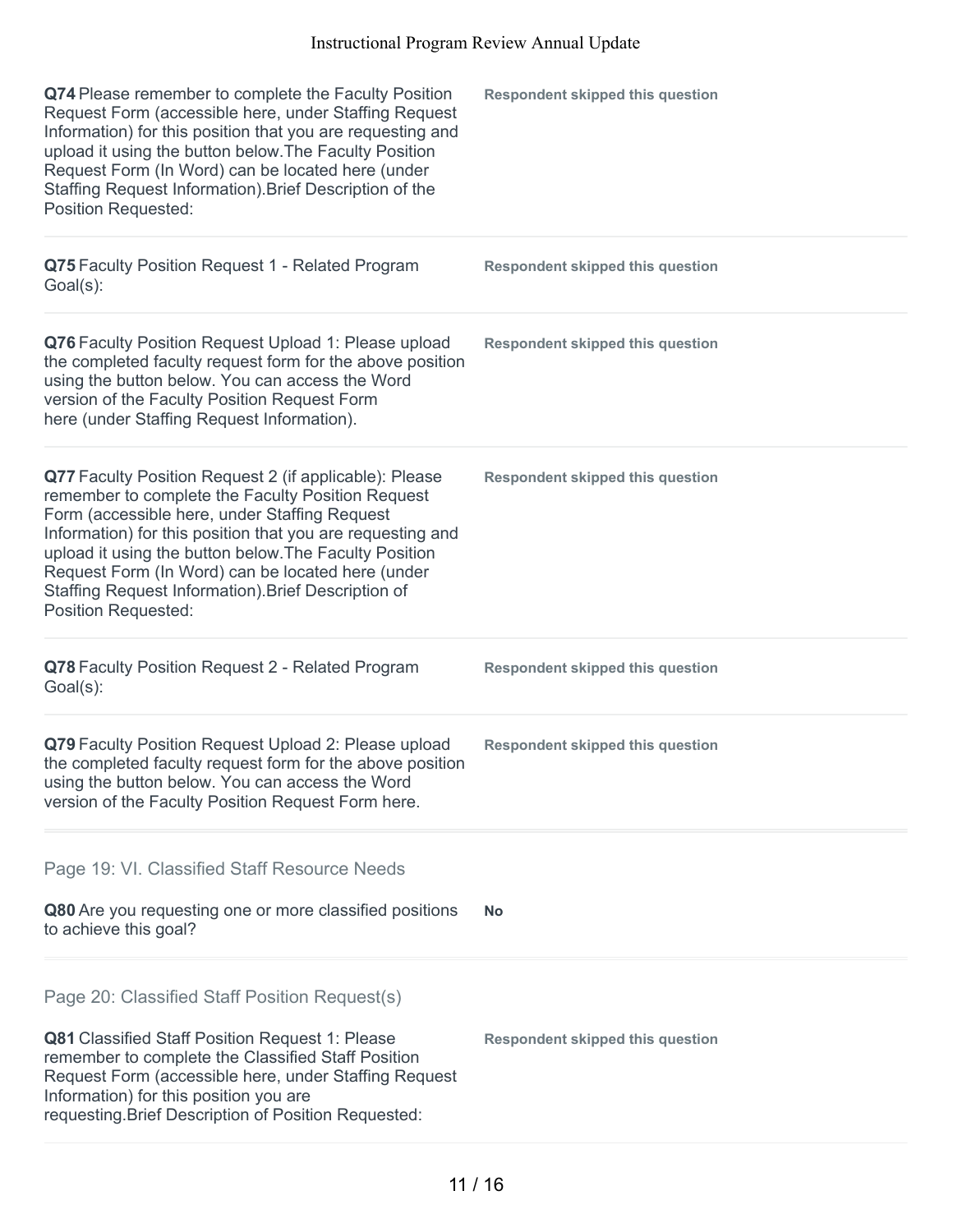| Q82 Classified Staff Position 1 Related Program Goal(s):                                                                                                                                                                                                                           | <b>Respondent skipped this question</b> |
|------------------------------------------------------------------------------------------------------------------------------------------------------------------------------------------------------------------------------------------------------------------------------------|-----------------------------------------|
| Q83 Classified Staff Position 1 Request Upload: Please<br>upload a completed Classified Position Request Form<br>for this request using the button below. You can access<br>the Word version of the Classified Position Request<br>Form here.                                      | <b>Respondent skipped this question</b> |
| Q84 *** OPTIONAL*** Please use the button below to<br>upload the position classification description (obtained<br>from HR).                                                                                                                                                        | <b>Respondent skipped this question</b> |
| Q85 Classified Staff Position Request 2: Please<br>remember to complete the Classified Staff Position<br>Request Form (accessible here, under Staffing Request<br>Information) for each position you are requesting. Brief<br>Description of Position Requested:                   | <b>Respondent skipped this question</b> |
| Q86 Classified Staff Position 2 Related Program Goal(s):                                                                                                                                                                                                                           | <b>Respondent skipped this question</b> |
| Q87 Classified Staff Position Request 2 Upload: Please<br>upload a completed Classified Position Request Form<br>for this request using the button below. You can access<br>the Word version of the Classified Position Request<br>Form here (under Staffing Request Information). | <b>Respondent skipped this question</b> |
| Q88 *** OPTIONAL*** Please use the button below to<br>upload the position classification description (obtained<br>from HR).                                                                                                                                                        | <b>Respondent skipped this question</b> |
| Page 21: VII. Technology Resource Needs                                                                                                                                                                                                                                            |                                         |
| Q89 Are you requesting technology resources to achieve<br>this goal?                                                                                                                                                                                                               | <b>Yes</b>                              |
| Page 22: Technology Request(s)                                                                                                                                                                                                                                                     |                                         |
| Q90 Technology Request 1: Please remember to complete a Technology Request Form for each request you are<br>submitting. You can access the online Technology Request Form here: Technology Request Form                                                                            |                                         |

| <b>One Promethean Smart Board</b>                      |
|--------------------------------------------------------|
| One time                                               |
| \$8,300                                                |
| <b>Support Guded Pathways for Engineering Students</b> |
|                                                        |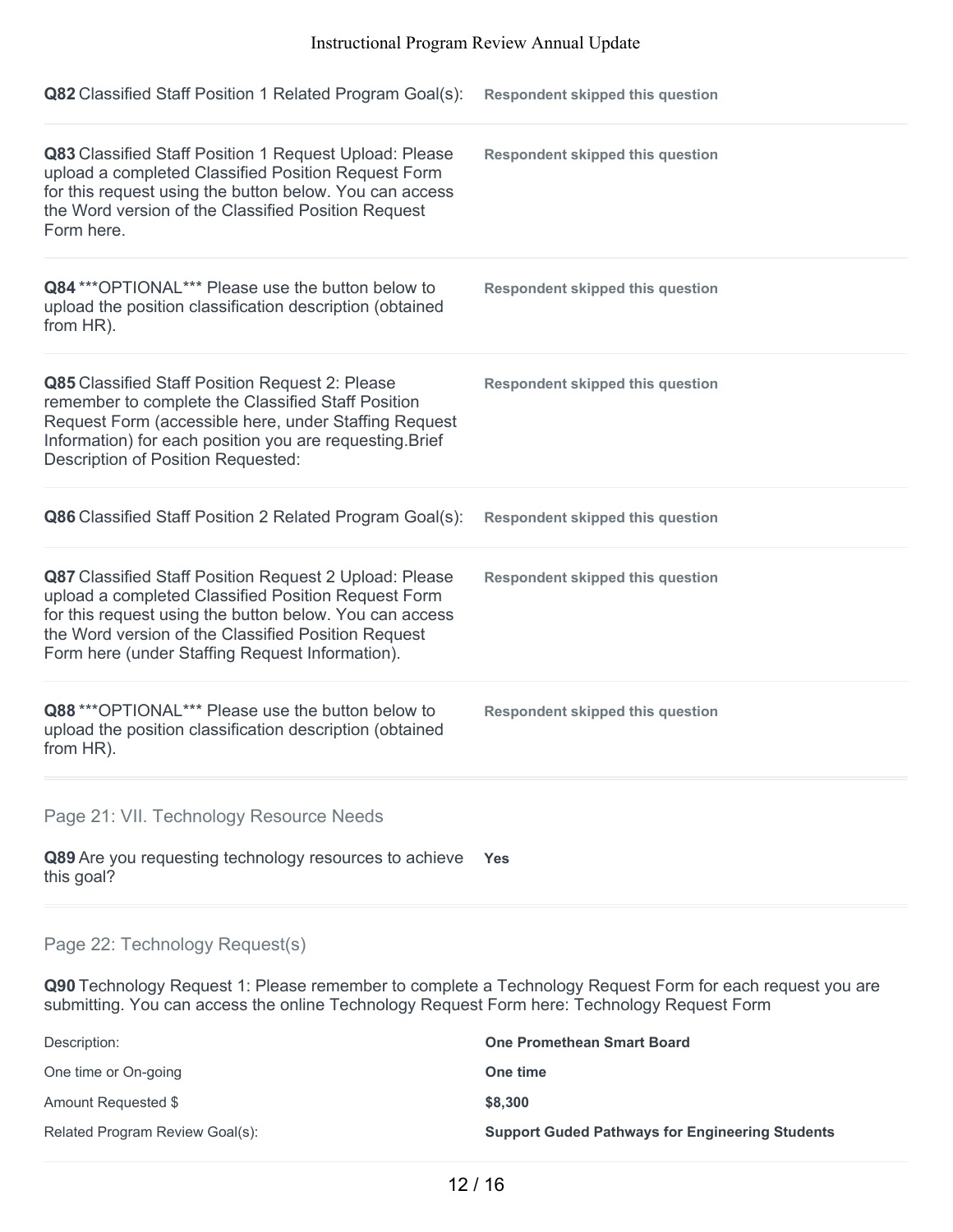| Q91 Technology Request 2: Please remember to<br>complete a Technology Request Form for each request<br>you are submitting. You can access the online<br>Technology Request Form here: Technology Request<br>Form | <b>Respondent skipped this question</b> |
|------------------------------------------------------------------------------------------------------------------------------------------------------------------------------------------------------------------|-----------------------------------------|
| Page 23: VIII. Perkins and Strong Workforce Resource Needs                                                                                                                                                       |                                         |
| Q92 Are you requesting Perkins and/or Strong<br>Workforce resources to achieve this goal?                                                                                                                        | <b>No</b>                               |
| Page 24: Perkins Request and Strong Workforce                                                                                                                                                                    |                                         |
| Q93 Perkins Request and Strong Workforce 1: Please<br>remember to complete the Perkins Request Form and<br>submit it via the annual Perkins/Strong Workforce<br>request process/cycle.                           | <b>Respondent skipped this question</b> |
| Q94 Perkins Request and Strong Workforce 2: Please<br>remember to complete the Perkins Request Form and<br>submit it via the annual Perkins/Strong Workforce<br>request process/cycle.                           | <b>Respondent skipped this question</b> |
| Page 25: IX. Supplies/Equipment Resource Needs                                                                                                                                                                   |                                         |
| Q95 Are you requesting supplies and/or equipment<br>resources to achieve this goal?                                                                                                                              | <b>Yes</b>                              |

Page 26: Supplies/Equipment Request(s)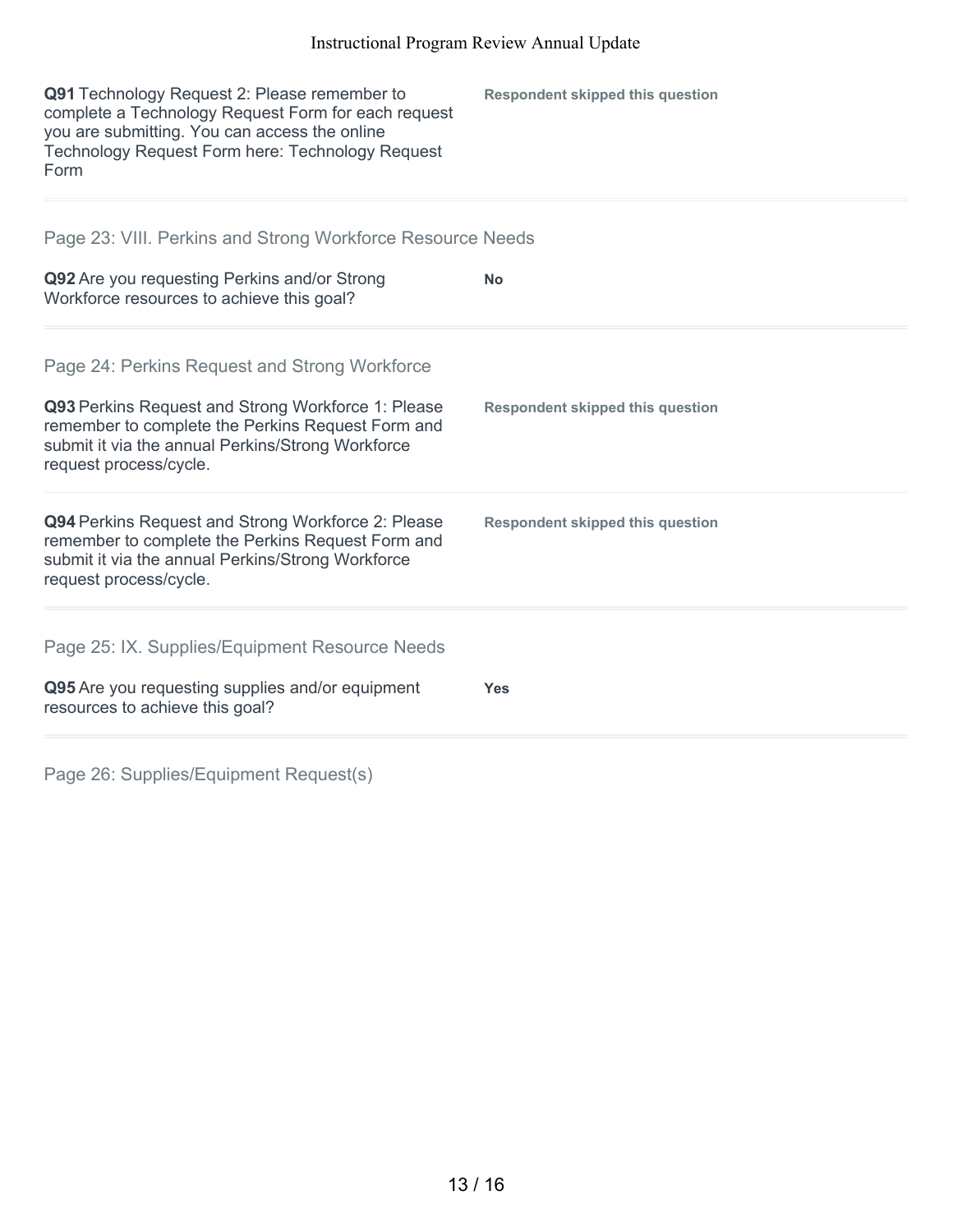**Q96** Supplies/Equipment Request 1: In the boxes below please provide information on your request. Supplies/Equipment requests will be considered on a one-time funding basis.

Amount Requested \$: **\$3000** 

#### Description: **Increase Engineering supply budget**

Related Program Review Goal(s): **There is ample evidence to suggest that success in ENGR 100: Introduction to Engineering and Design leads to increased success in subsequent classes. For example, students in ENGR 200: Statics who have previously taken ENGR 100 have historically enjoyed a 6.5 point grade differential over the class average (which includes the same students, meaning that the advantage over those students who haven't had ENGR 100 is even more dramatic). In response to this clear signal we have increased the annual number of sections of ENGR 100 from 0, 15 years ago, to 5 in the 2017-2018 school year. In addition, this course would be included as the gateway course in the STEM guided pathways metamajor, hopefully drawing even more students into the program. This costs money, as do other lab classes which we have added over the years. Meanwhile, the supplies budget has increased slightly from \$500 in 2001 to \$800 in 2016, an increase that fails even to keep up with inflation. Actual expenditures average \$2700 and with the addition of the new materials lab, costs are going to increase further. Where does the money come from? From begging from other disciplines, from McGehee's pocket, and from uncertain budget augmentations that, when we do receive them, arrive in December (or this year, in February) after we've done our scheduling for the year. The new engineering instructors cannot be expected to pay for supplies out of their own pockets.**

| <b>Q97</b> Supplies/Equipment Documentation 1: Please<br>upload any supplies/equipment quotes or additional<br>documentation for this request.                                        | <b>Respondent skipped this question</b> |
|---------------------------------------------------------------------------------------------------------------------------------------------------------------------------------------|-----------------------------------------|
| Q98 Supplies/Equipment Request 2: In the boxes below<br>please provide information on your request.<br>Supplies/Equipment requests will be considered on a<br>one-time funding basis. | Respondent skipped this question        |
| Q99 Supplies/Equipment Documentation 2 : Please<br>upload any supplies/equipment quotes or additional<br>documentation for this request.                                              | Respondent skipped this question        |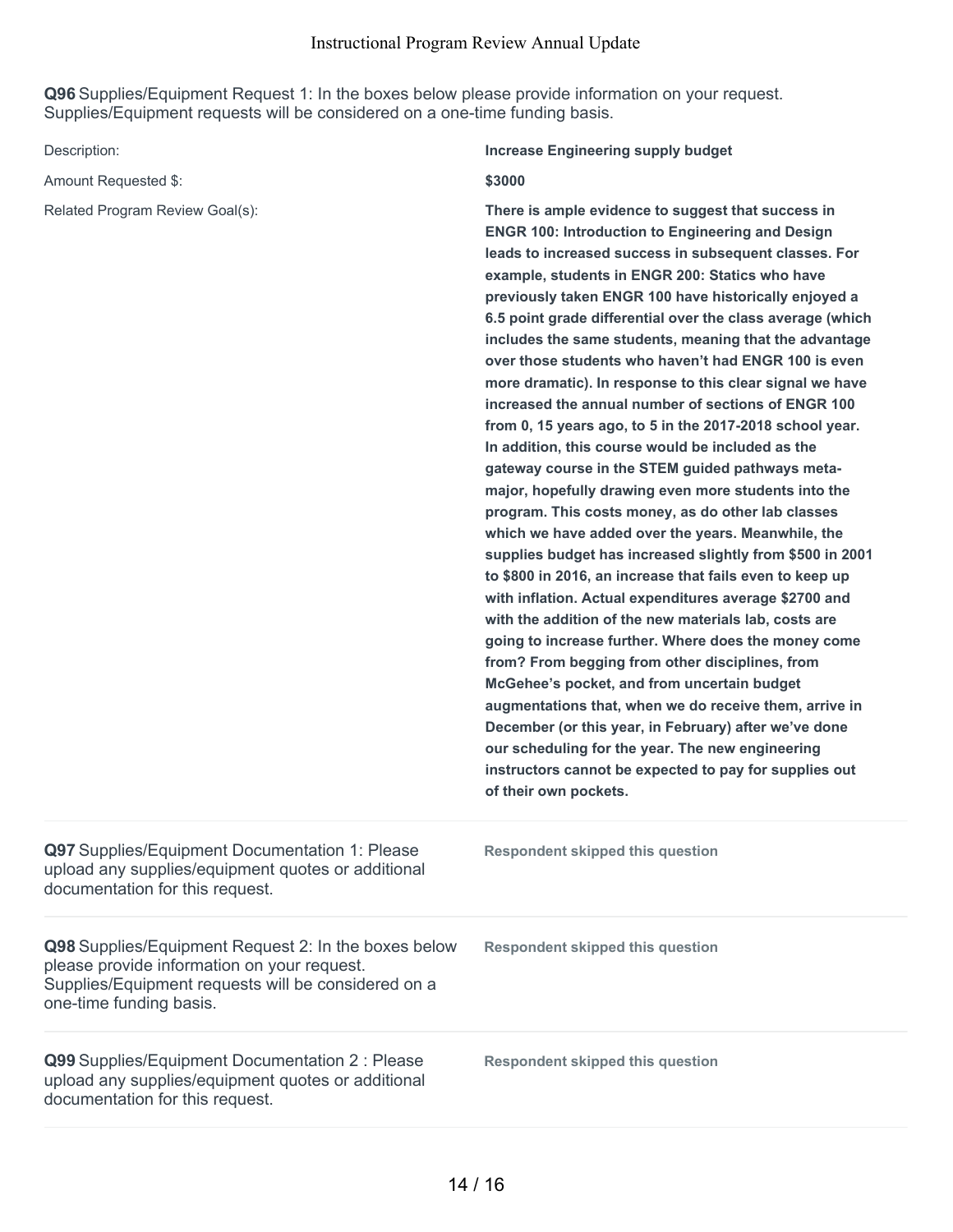Page 27: X. Facilities Resource Needs

**Q100** Are you requesting facilities resources to achieve this goal? **Yes**

# Page 28: Facilities Request

**Q101** Facilities Request 1: Please provide the information below and remember to complete a Facilities Request Form accessible here: Facilities Request Form

| Related Program Review Goal(s):                                                                                                                                                        | We need a second engineering classroom; the room<br>needs to be identified, and should be large enough to<br>hold 32 students. The room will need desks and seating<br>for these students, and based upon recent furniture<br>purchases in the H and F buildings, the desks for the<br>computers shoudl cost approximately \$32236 and the<br>chairs approximately \$6316. |
|----------------------------------------------------------------------------------------------------------------------------------------------------------------------------------------|----------------------------------------------------------------------------------------------------------------------------------------------------------------------------------------------------------------------------------------------------------------------------------------------------------------------------------------------------------------------------|
| Q102 Facilities Request 2: Please provide the<br>information below and remember to complete a Facilities<br>Request Form, accessible here: Facilities Request Form                     | <b>Respondent skipped this question</b>                                                                                                                                                                                                                                                                                                                                    |
| Page 29: XI. Professional Development Resource Needs                                                                                                                                   |                                                                                                                                                                                                                                                                                                                                                                            |
| Q103 Are you requesting professional development<br>resources to achieve this goal?                                                                                                    | No                                                                                                                                                                                                                                                                                                                                                                         |
| Page 30: Professional Development Request                                                                                                                                              |                                                                                                                                                                                                                                                                                                                                                                            |
| Q104 Professional Development Request 1: Please<br>provide the information identified below and follow the<br>process for requesting professional development funds,<br>outlined here. | <b>Respondent skipped this question</b>                                                                                                                                                                                                                                                                                                                                    |
| Q105 Professional Development Request 2: Please<br>provide the information identified below and follow the<br>process for requesting professional development funds,<br>outlined here. | <b>Respondent skipped this question</b>                                                                                                                                                                                                                                                                                                                                    |
| Page 31: XII. Other Resource Needs                                                                                                                                                     |                                                                                                                                                                                                                                                                                                                                                                            |
| Q106 Are you requesting any other resources to achieve<br>this goal?                                                                                                                   | No                                                                                                                                                                                                                                                                                                                                                                         |